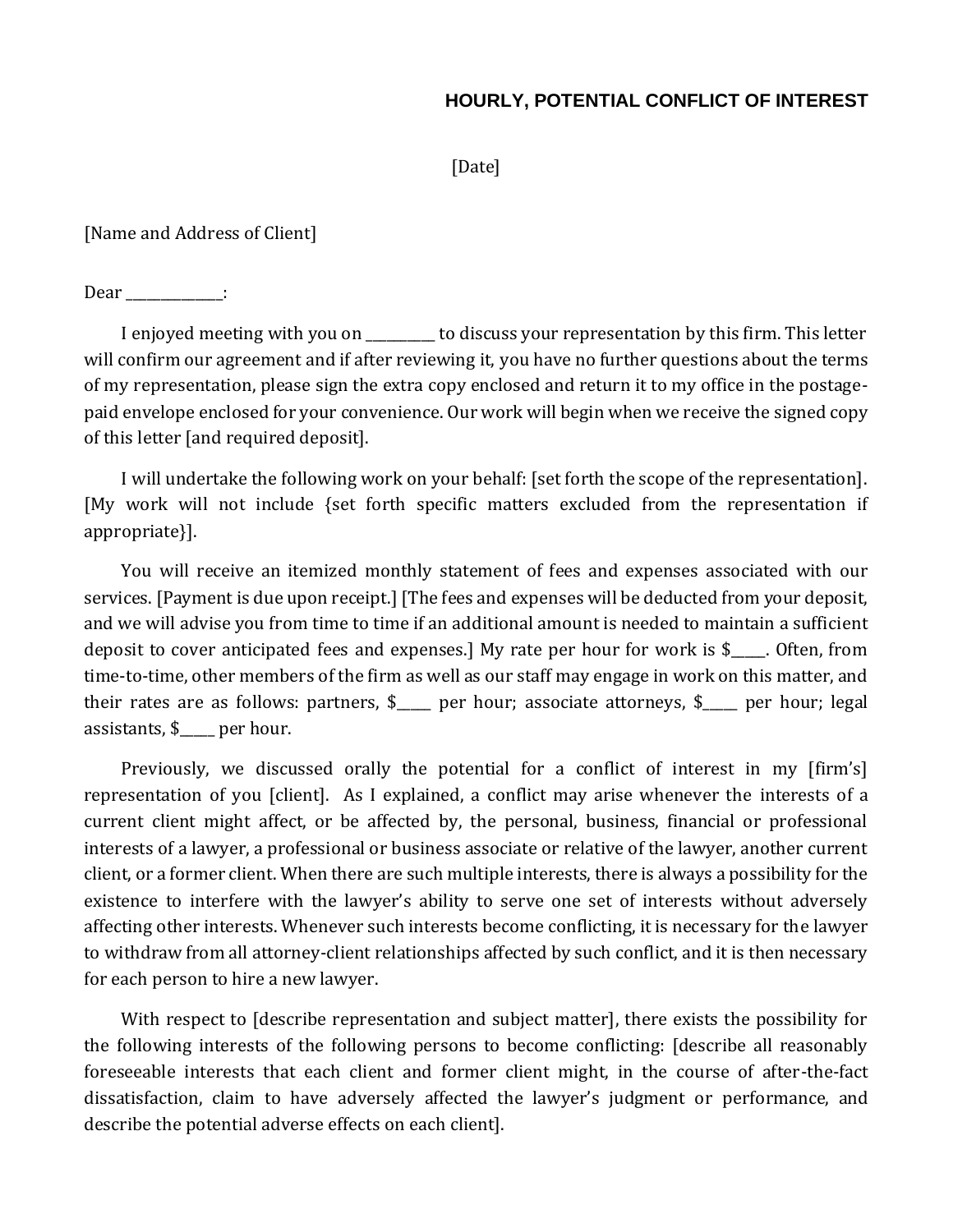Despite possibilities for such interests to conflict, you believe one lawyer can adequately represent, advance, or protect each such interest without harming any other such interests. Therefore, you agree that you want me to represent each of you in this matter, and you each refuse to exercise your right to hire a different lawyer and hereby waive the conflicts described.

In addition to the fees set forth above, you will be responsible for expenses incurred in connection with this matter. Such expenses may include, among others, copying, delivery, and telephone charges, fees for professional services, and travel expenses. If the firm makes payment for you, you will need to reimburse us promptly.

[If we have to bring suit against you to collect any balance owed, you agree to pay us an additional amount of \_\_\_\_% of the balance owed as attorney fees. To secure any balance you we us, you grant us a security interest in any property that may come into our possession in the course of our representation and any claim or cause of action on which we are representing you.]

To achieve the best possible representation of you will need to cooperate with us fully and provide us all the information we need to assist you. I encourage you to keep detailed notes of questions that may arise and of any new information, witnesses, or other important matters that come to your attention. Please call me if something is truly urgent, but otherwise it is best to schedule an appointment to discuss your accumulated questions and concerns. So that we may maintain continuous contact with you throughout the representation, please notify us immediately if there is any change in your address or telephone number.

If at any time you become dissatisfied with our handling of this matter, you should not hesitate to tell me immediately so we can discuss and resolve the problem. It is essential to your representation that we maintain a good relationship throughout. You may terminate our representation at any time. In the event of termination, you will be responsible for payment of any fees earned or expenses incurred. We may terminate this representation only as permitted or required by laws and regulations. Failure to pay [fees or]  $1$  expenses or make deposits when due will be cause for such termination.

[Optional 2] In this joint representation, I must and will treat you [both] equally in all regards, including all communications. I will communicate all matters to both of you and will share all communications from each of you with the other.

While the agreement is intended to prevent any confusion of the terms of my representation, should a fee dispute arise you are agreeing pursuant to this paragraph to submit any fee dispute between us to \_\_\_\_\_\_ arbitration with [your bar's program name]. You understand that you have the right to use other court forums to address fee disputes but we are both agreeable to compromising those rights to submit to binding arbitration. Any decision made by the arbitration panel whether for you or me will be final and non-appealable. It has the same effect and enforceability as if rendered by a court of law. The arbitration panel would hear us in [locality] and would be composed of those individuals, two attorneys and one layman. The [local bar organization] selects the panel